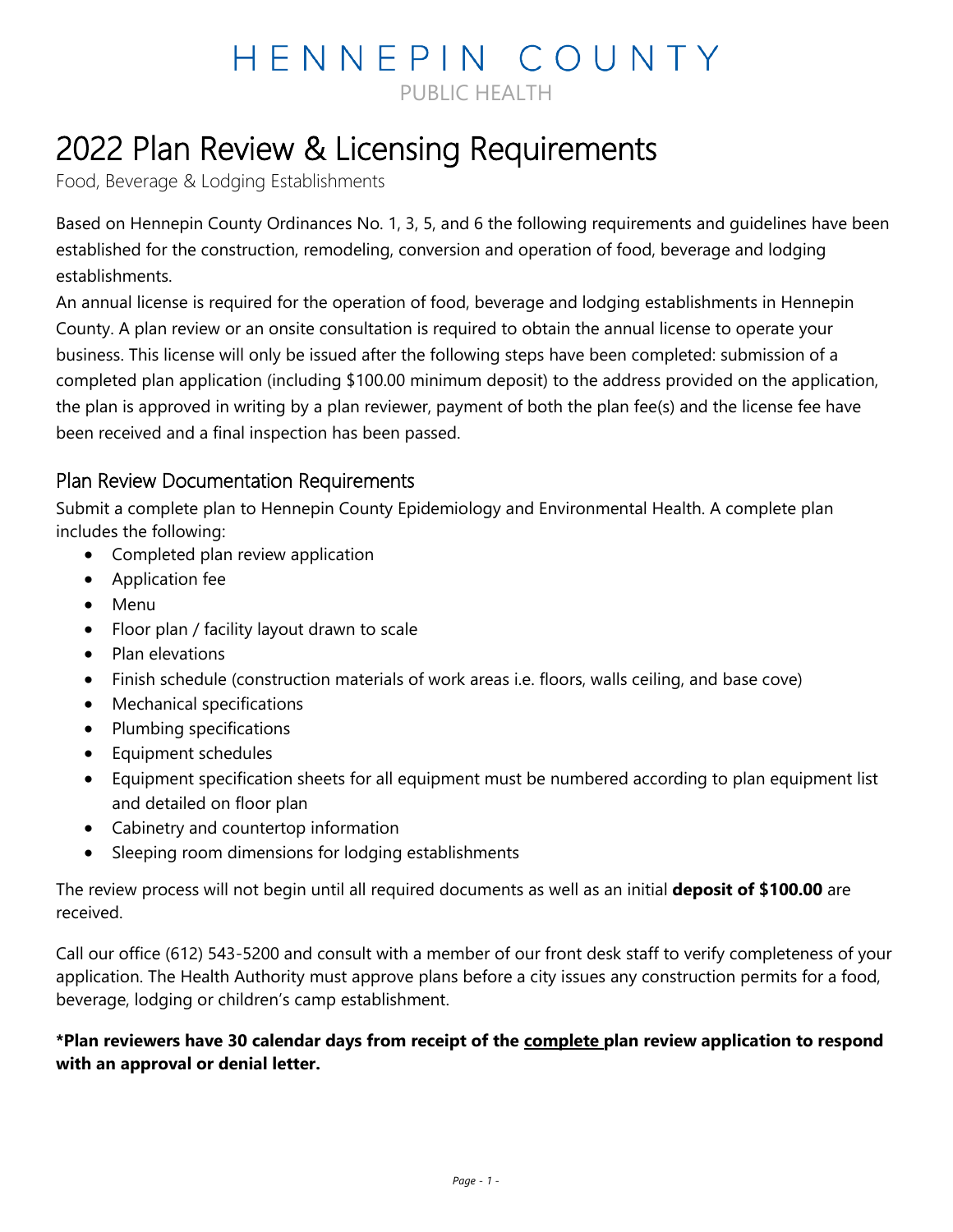#### Plan Review Fees

- For the review process to begin, a minimum \$100.00 deposit must accompany the application. The remainder of the plan fee will be invoiced upon completion of the review process.
- Plan review fees vary greatly depending on several factors and will be determined by the plan reviewer. Key factors in determining plan review fee(s) include the risk level of the establishment and the amount of work to be done.
	- o The fee for new establishments and for those remodeling more than 50% of an establishment is 1.5 times the cost of the current year's license fee.
	- o The fee for establishments remodeling less than 50% of an establishment is equal to the current year's license fee.
	- o For in-office and onsite consultation fees, refer to the license fee schedule.

### License Fees and Requirements

- License fees and separate from the plan review fees. All fees must be paid prior to a final inspection.
- Worker's Comp/Tax Form must be submitted prior to a final inspection. No license will be issued without this form.

### Final Inspection Requirements

- The establishment must be constructed and finished to conform to the approved plans. Any deviations from the original/approved plan MUST be approved by the plan reviewer. The Health Authority will inspect the establishment during construction as frequently as deemed necessary.
- The Health Authority must be a final inspection prior to the start of operations and before a license(s) can be issued. Should the Health Authority arrive for the final inspection and the establishment is not ready, there will be a \$121.00 re-inspection fee.
- The final plan review fee(s) and the license fee must both be paid in full before a final inspection with the Health Authority can be scheduled.
- Approved plans are valid for one year from the approval date.

### Variance Request

If you are proposing to implement an operation, procedure, and/or equipment that does not comply with MN State Rules and Hennepin County Ordinances, you may request a variance from the regulations. The variance request includes the following (minimum):

- Complete a Variance Request Application (available at our Hopkins office or from our website: [www.hennepin.us/planreview\)](http://www.hennepin.us/planreview).
- State regulation from which you are requesting a variance.
- Reason/need for variance from the regulation (financial reasons will not be accepted).
- Provide documentation supporting the variance will not negatively impact food safety, public health, or employee safety. (This must also show that no other accepted operation, practice, technique and/or equipment can be substituted or is available)

#### **Consultations**

If you wish to speak with a plan reviewer without submitting a complete plan you may request either an onsite or an in-office consult (see fee schedule for associated fees). Consult fees will be applied toward any resulting plan fees.

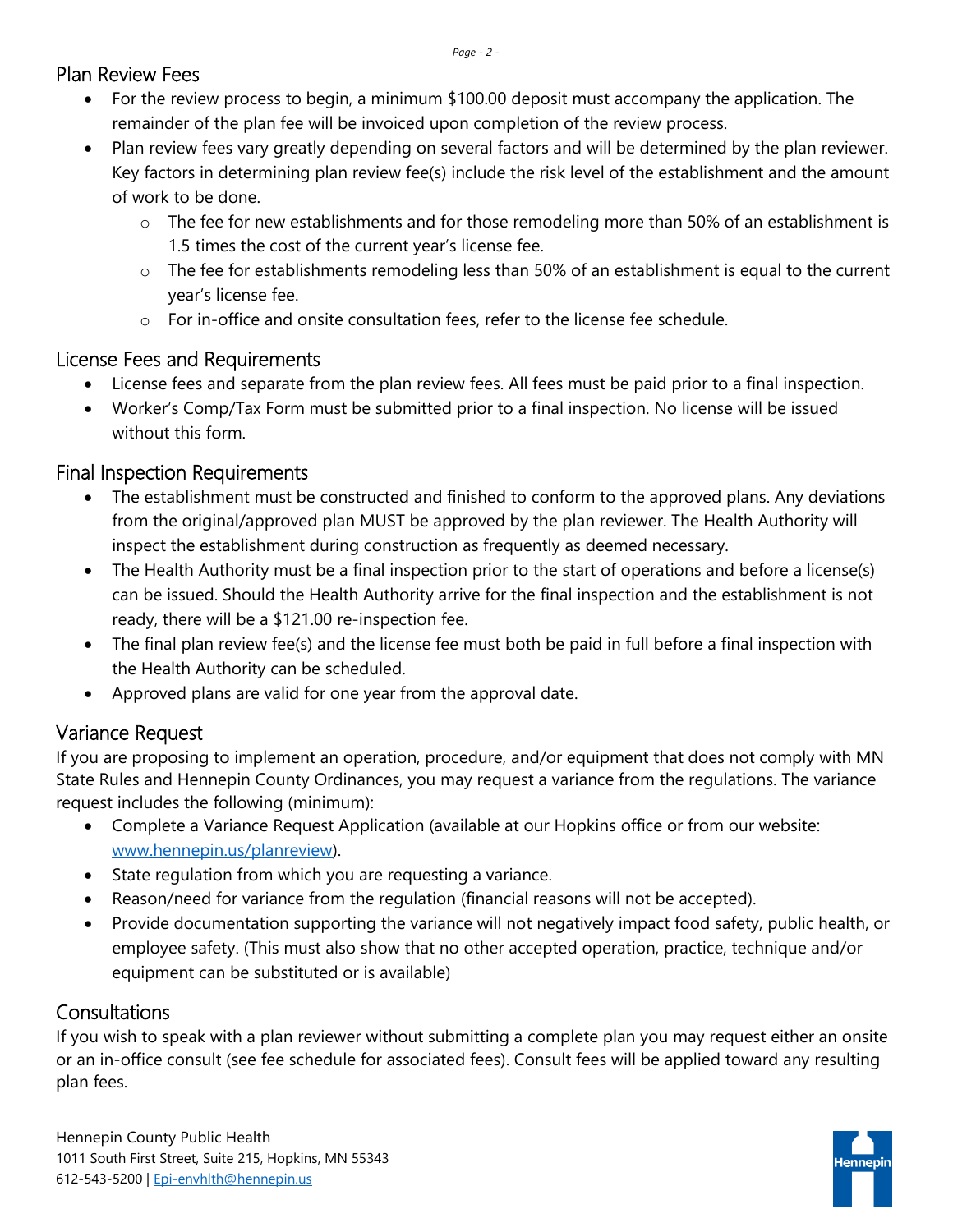# 2022 Plan Review Fees

The license categories are determined by the type of food, amount of food handling, risk level of the food, and the size of the operation. The types of facilities listed are examples. They are not all-inclusive. The specific operation of a food establishment may change the level from the one listed.

Primary – Largest or highest risk level facility at an address Additional – One or more facilities at the same address

| <b>Special Fees</b>                                                                                  |                                                                                                             |  |                                                |                   |                    |                        |
|------------------------------------------------------------------------------------------------------|-------------------------------------------------------------------------------------------------------------|--|------------------------------------------------|-------------------|--------------------|------------------------|
| Opening without license - Opening facility without health official approval<br>50% of license fee    |                                                                                                             |  |                                                |                   |                    |                        |
| Non-professional plan - Hand drawn, not to scale, not by a licensed architect<br>25% plan review fee |                                                                                                             |  |                                                |                   |                    |                        |
|                                                                                                      | Re-submission of plan - Major changes or new designer/architect after initial review<br>25% plan review fee |  |                                                |                   |                    |                        |
| Late plan fee - Starting construction with an approved plan                                          |                                                                                                             |  |                                                |                   |                    | Double plan review fee |
| On-site consultation fee                                                                             |                                                                                                             |  |                                                |                   |                    | \$161                  |
| In-office consultation fee                                                                           |                                                                                                             |  |                                                |                   |                    | \$64                   |
| Re-inspection fee                                                                                    |                                                                                                             |  |                                                |                   |                    | \$121                  |
| <b>Description</b>                                                                                   |                                                                                                             |  | <b>Type</b>                                    | New or over 50%   |                    | Less than 50%          |
|                                                                                                      |                                                                                                             |  |                                                | remodel           |                    | remodel                |
|                                                                                                      | Large (more than 10 rooms)                                                                                  |  | Base fee                                       | \$425             |                    | \$283                  |
| Lodging                                                                                              |                                                                                                             |  | Per room fee                                   | \$15              |                    | \$10                   |
|                                                                                                      | Small (10 or fewer rooms)                                                                                   |  | Base fee                                       | \$269             |                    | \$179                  |
|                                                                                                      |                                                                                                             |  | Per room fee                                   | \$24              |                    | \$16                   |
| Children's Camp                                                                                      | Base fee                                                                                                    |  |                                                | \$263             |                    | \$175                  |
|                                                                                                      | Per double bunk fee                                                                                         |  |                                                | \$12              |                    | \$8                    |
| <b>HACCP Fees</b>                                                                                    | Initial HACCP Plan Review                                                                                   |  |                                                |                   |                    | \$386                  |
|                                                                                                      | Annual HACCP Audit                                                                                          |  |                                                |                   |                    | \$193                  |
| <b>High Food - Large Facility</b>                                                                    |                                                                                                             |  |                                                | <b>Type</b>       | <b>New or over</b> | <b>Less than</b>       |
| Full menu, >175 seats and/or >500 meals or equivalent portions                                       |                                                                                                             |  |                                                |                   | 50% remodel        | 50% remodel            |
| <b>Open Food</b>                                                                                     |                                                                                                             |  |                                                |                   |                    |                        |
| • Banquet kitchen                                                                                    | • Complex cuisine                                                                                           |  | • Meat market (ROP,                            |                   |                    |                        |
| • Cafeteria                                                                                          | • Deli                                                                                                      |  | cured/smoked meat:                             | <b>Primary</b>    | \$1,442            | \$961                  |
| • Caterer                                                                                            | • Family restaurant                                                                                         |  | HACCP plan required)                           |                   |                    |                        |
| • Commissary kitchen                                                                                 | • Fast food                                                                                                 |  | • School w/ food made<br>on-site or catered to | <b>Additional</b> | \$717              | \$478                  |
| • Combo deli/meat<br>market                                                                          | · Flight kitchen                                                                                            |  |                                                |                   |                    |                        |
| <b>High Food - Small Facility</b>                                                                    | • Large institution                                                                                         |  | other schools                                  |                   | <b>New or over</b> | <b>Less than</b>       |
| Full menu, <175 seats and/or <500 meals or equivalent portions                                       |                                                                                                             |  |                                                | <b>Type</b>       | 50% remodel        | 50% remodel            |
| <b>Open Food</b>                                                                                     |                                                                                                             |  |                                                |                   |                    |                        |
| • Bakery (potentially                                                                                | • Combo deli/meat                                                                                           |  | • Meat market (ROP,                            |                   |                    |                        |
| hazardous fillings or                                                                                | market                                                                                                      |  | cured/smoked meat:                             | <b>Primary</b>    | \$1,119            | \$746                  |
| decorations)                                                                                         | • Complex cuisine                                                                                           |  | HACCP plan required)                           |                   |                    |                        |
| • Banquet kitchen                                                                                    | • Deli                                                                                                      |  | • School w/ food made                          |                   |                    |                        |
| • Cafeteria                                                                                          | • Family restaurant                                                                                         |  | on-site or catered to                          | <b>Additional</b> | \$560              | \$373                  |
| $\bullet$ Caterer                                                                                    | • Fast food                                                                                                 |  | other schools                                  |                   |                    |                        |
| • Commissary kitchen                                                                                 | • Small institution                                                                                         |  |                                                |                   |                    |                        |

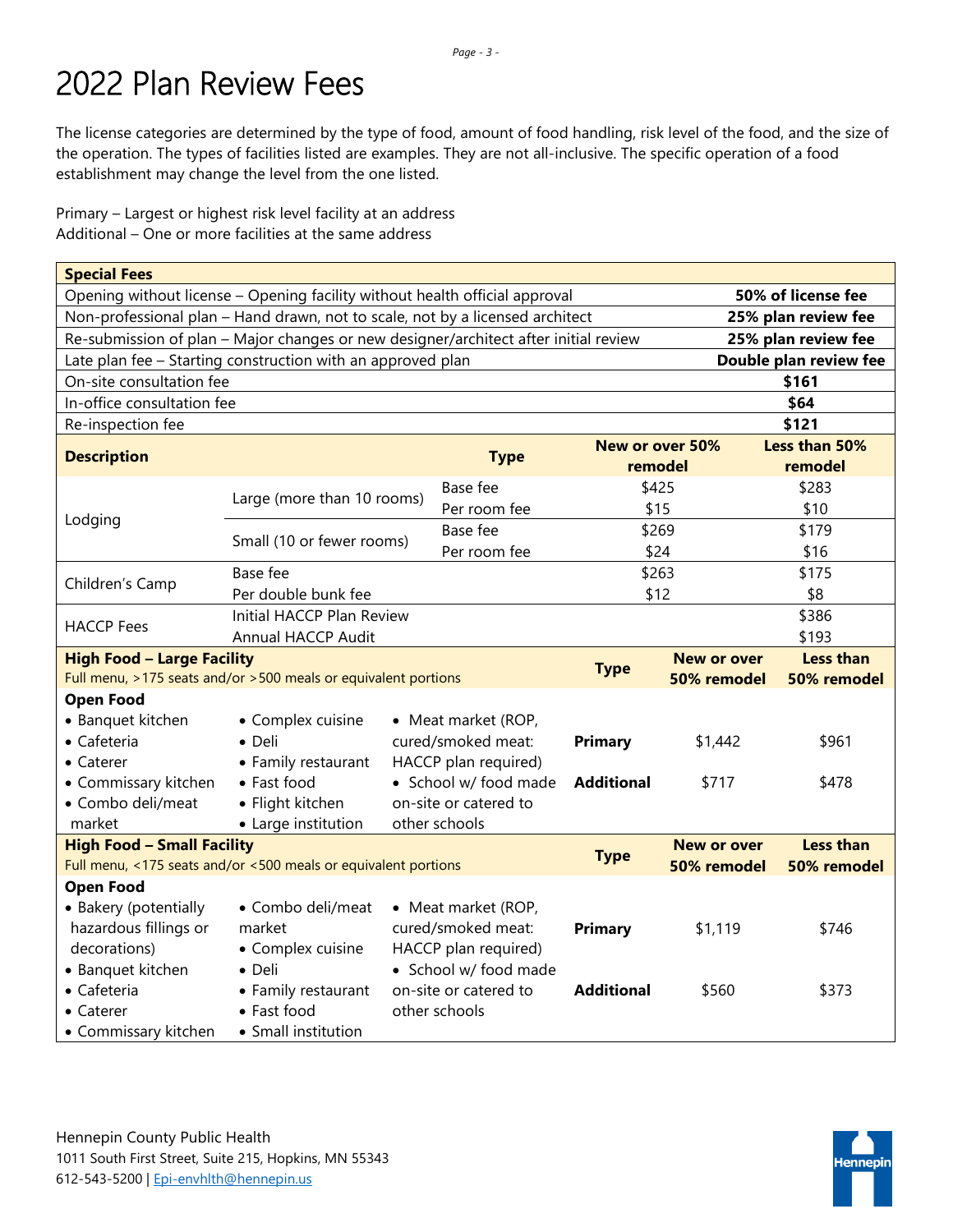|                                                                                                        |                                                                | Page $-4 -$                                                                      |                   |                                   |                                 |
|--------------------------------------------------------------------------------------------------------|----------------------------------------------------------------|----------------------------------------------------------------------------------|-------------------|-----------------------------------|---------------------------------|
| <b>Medium Food - Small Menu</b>                                                                        |                                                                |                                                                                  | <b>Type</b>       | <b>New or over</b><br>50% remodel | <b>Less than</b><br>50% remodel |
| <b>Packaged</b><br>• Large grocery store<br><b>Open Food</b><br>• Bakery/bake off (full,               | • Catering vehicle                                             | • Produce dept.                                                                  | <b>Primary</b>    | \$848                             | \$565                           |
| limited decorating, all<br>non-potentially<br>hazardous)<br>$\bullet$ Bar                              | · Kitchen (10 or<br>fewer meals)<br>• Meat market<br>• Pizza   | (cutting fruit/veggies)<br>· School w/ catered<br>food, minimal prep on-<br>site | <b>Additional</b> | \$423                             | \$282                           |
| <b>Medium Food - Limited Menu</b>                                                                      |                                                                |                                                                                  | <b>Type</b>       | <b>New or over</b><br>50% remodel | <b>Less than</b><br>50% remodel |
| Packaged<br>• Small grocery store<br><b>Open Food</b><br>· Bakery/bake off (no<br>prep, no decorating, | • Cafeteria, no prep<br>• Childcare w/                         | • Other less than<br>complete commercial                                         | <b>Primary</b>    | \$561                             | \$374                           |
| all non-potentially<br>hazardous)<br>• Catered food, no<br>prep                                        | catered food<br>• Continental<br>breakfast w/ waffle<br>batter | kitchen<br>• Test kitchen<br>• Re-heating packaged<br>food for hot holding       | <b>Additional</b> | \$281                             | \$187                           |
| <b>Low Food</b>                                                                                        |                                                                |                                                                                  | <b>Type</b>       | <b>New or over</b><br>50% remodel | <b>Less than</b><br>50% remodel |
| Packaged<br>• Convenience store<br><b>Open Food</b><br>• Bakery (sales only)<br>· Bulk food, not       | • Pharmacy<br>• Farmers market<br>stand (no samples)           | • Warehouse<br>• Produce dept. (no<br>cutting/prep)                              | <b>Primary</b>    | \$299                             | \$199                           |
| hazardous<br>· Coffee, fountain<br>beverages only                                                      | • Limited food<br>• Rental kitchen                             | • Snack stand (hot<br>dogs only)                                                 | <b>Additional</b> | \$150                             | \$100                           |
| <b>Low - Limited Food</b>                                                                              |                                                                |                                                                                  | <b>Type</b>       | <b>New or over</b><br>50% remodel | <b>Less than</b><br>50% remodel |
| • Chips, pretzels<br>• Packaged snacks,                                                                | • Half-day child<br>care w/ snacks &                           | • Portable bar<br>• No prep or ware-                                             | <b>Primary</b>    | \$140                             | \$93                            |
| not primary business                                                                                   | milk only                                                      | washing                                                                          | <b>Additional</b> | \$69                              | \$46                            |

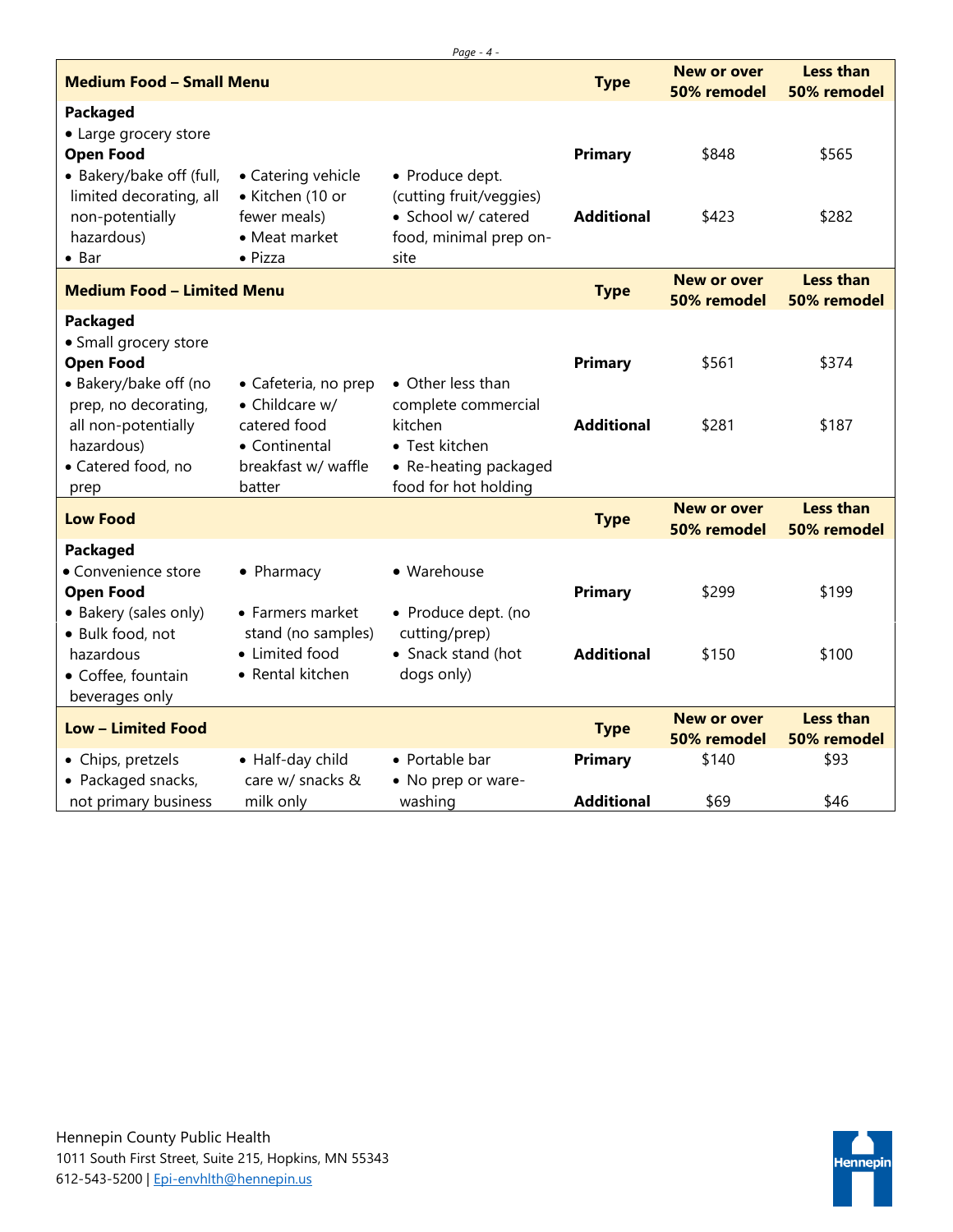#### *Page - 5 -*

## Plan Review Application – Food, Beverage & Lodging

Return To:

**Hennepin County Public Health Department**

**Epidemiology and Environmental Health**

**1011 First Street South, Suite 215 Hopkins, MN 55343**

| <b>Establishment Information</b>                               |                   |                                                                    |                         |                                                    |                                             |                                                                                                                     |
|----------------------------------------------------------------|-------------------|--------------------------------------------------------------------|-------------------------|----------------------------------------------------|---------------------------------------------|---------------------------------------------------------------------------------------------------------------------|
| <b>Establishment Name:</b>                                     |                   |                                                                    |                         |                                                    | Phone:                                      |                                                                                                                     |
| Address:                                                       |                   |                                                                    | City:                   |                                                    | State: MN                                   | Zip Code:                                                                                                           |
| <b>Business/Owner Information</b>                              |                   |                                                                    |                         |                                                    |                                             |                                                                                                                     |
| Owner Name:                                                    |                   |                                                                    |                         |                                                    | Phone:                                      |                                                                                                                     |
| Address*:                                                      |                   |                                                                    | City:                   |                                                    | State:                                      | Zip Code:                                                                                                           |
| <b>Contact Name:</b>                                           |                   |                                                                    |                         | Owner Email:                                       |                                             |                                                                                                                     |
|                                                                |                   |                                                                    | <b>Plan Review Type</b> |                                                    |                                             |                                                                                                                     |
| On Site Consult<br>\$161.00                                    |                   | In Office Consult<br>\$64.00                                       |                         | New or Remodel<br>\$100.00                         |                                             | $\Box$ Short Term Temporary (>10 days)<br>\$161.00                                                                  |
|                                                                |                   | <b>Responsible Agent for Plan Review (if other than the owner)</b> |                         |                                                    |                                             |                                                                                                                     |
|                                                                |                   |                                                                    | ⊓                       |                                                    |                                             |                                                                                                                     |
| $\Box$ Operator                                                | $\Box$ Contractor | $\Box$ Designer                                                    | Supplier                | $\Box$ Agent                                       | $\Box$ Other: _____                         |                                                                                                                     |
| Company Name:                                                  |                   |                                                                    |                         |                                                    | Phone:                                      |                                                                                                                     |
| Address:                                                       |                   |                                                                    | City:                   |                                                    | State:                                      | Zip Code:                                                                                                           |
| Contact Name:                                                  |                   |                                                                    |                         | Contact Email:                                     |                                             |                                                                                                                     |
|                                                                |                   |                                                                    |                         |                                                    |                                             | *A minimum \$100.00 deposit must accompany the completed application (checks payable to: Hennepin County Treasurer) |
| Deposit Amount: \$                                             |                   |                                                                    |                         |                                                    |                                             | Send remaining plan fees to: $\Box$ Business Owner $\Box$ Responsible Agent                                         |
|                                                                |                   |                                                                    |                         | <b>Contractor Information (if not named above)</b> |                                             |                                                                                                                     |
| Company Name:                                                  |                   |                                                                    |                         | Phone:                                             |                                             |                                                                                                                     |
| <b>Contact Name:</b>                                           |                   |                                                                    |                         | Email:                                             |                                             |                                                                                                                     |
| Type(s) of Service (check all that apply)                      |                   |                                                                    |                         |                                                    |                                             |                                                                                                                     |
| □ Sit Down                                                     | $\Box$ Take Out   | $\Box$ Delivery                                                    | $\Box$ Catering         | $\Box$ Liquor                                      | $\Box$ Beer/wine                            | $\Box$ Other                                                                                                        |
| <b>Other Information</b><br><b>Proposed Hours of Operation</b> |                   |                                                                    |                         |                                                    |                                             |                                                                                                                     |
| Mon:                                                           | Fri:              |                                                                    |                         |                                                    | Total Square Footage: ____________________  |                                                                                                                     |
| Tues:                                                          | Sat:              |                                                                    |                         |                                                    | Number of Seats: _________ # of Meals/day:_ |                                                                                                                     |
| Wed:                                                           | Sun:              |                                                                    |                         |                                                    |                                             |                                                                                                                     |
| Thurs:                                                         |                   |                                                                    |                         | Pool: □ Yes □ No                                   | Spa: □ Yes □ No                             |                                                                                                                     |

*\*All Correspondence Will Be Sent To This Address* 

Hennepin County Public Health 1011 South First Street, Suite 215, Hopkins, MN 55343 612-543-5200 | [Epi-envhlth@hennepin.us](mailto:Epi-envhlth@hennepin.us)